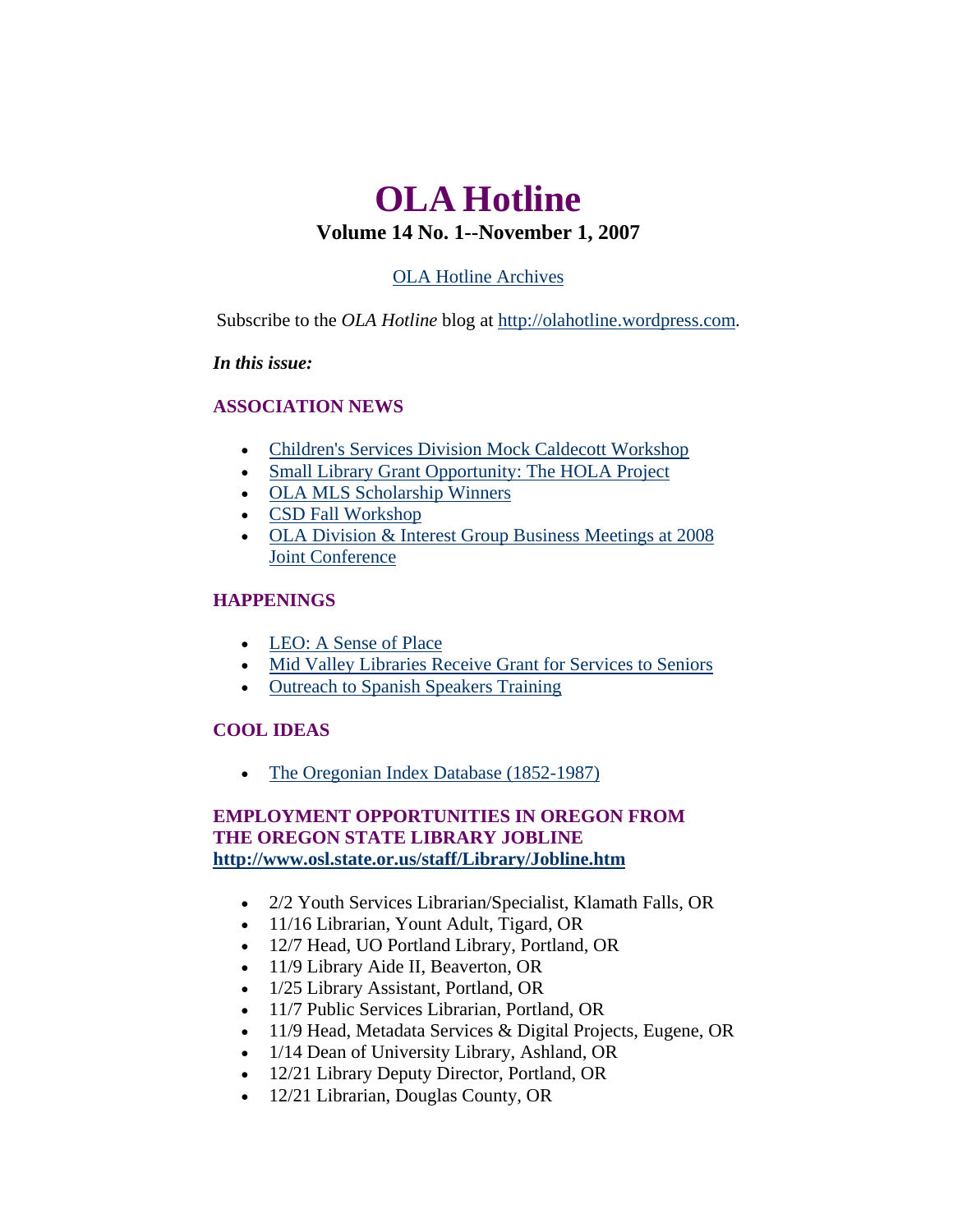- <span id="page-1-0"></span>• 12/14 Secondary Research Analyst, Corvallis, OR
- 11/27 Head of Public Access Services, Portland, OR
- 11/27 Customer Services Manager, Portland, OR
- 11/10 Librarian, Portland, OR

#### **[CALENDAR](http://web.memberclicks.com/mc/community/vieweventcalendar.do?orgId=ola)**

## **Association News**

#### **Children's Services Division Mock Caldecott Workshop**

Join library staff and educators from across the state for a fun and fruitful discussion of the best picture books of 2007! We'll hear from past Caldecott Committee members Nell Coburn and Steven Engelfried about the art of picture books and the experience of serving on the committee, break into small groups to discuss the books, and conclude with a vote for the most distinguished picture book of 2007.

Springfield Public Library Saturday, December 1, 2007 9:30 a.m. - 4:30 p.m.

Visit [www.olaweb.org/csd/](http://www.olaweb.org/csd/) for a reading list and online registration!

*Molly Carlisle, CSD Chair*

[back to top](#page-0-0)

#### **Small Library Grant Opportunity: The HOLA Project**

Helping Oregon Libraries Achieve

The Oregon Library Association is pleased to announce a wonderful opportunity for Oregon library employees who serve populations of 10,000 or less to attend the OLA conference in April with ALL expenses paid. This is the library version of the all-inclusive cruise! The Conference is April 16-18, 2008 and is a joint conference with the Washington Library Association and will be held in Vancouver, USA

OLA received a gift from a very generous anonymous donor to provide grants for 10 different libraries to send an employee to the conference, with ALL expenses paid.

The grant includes: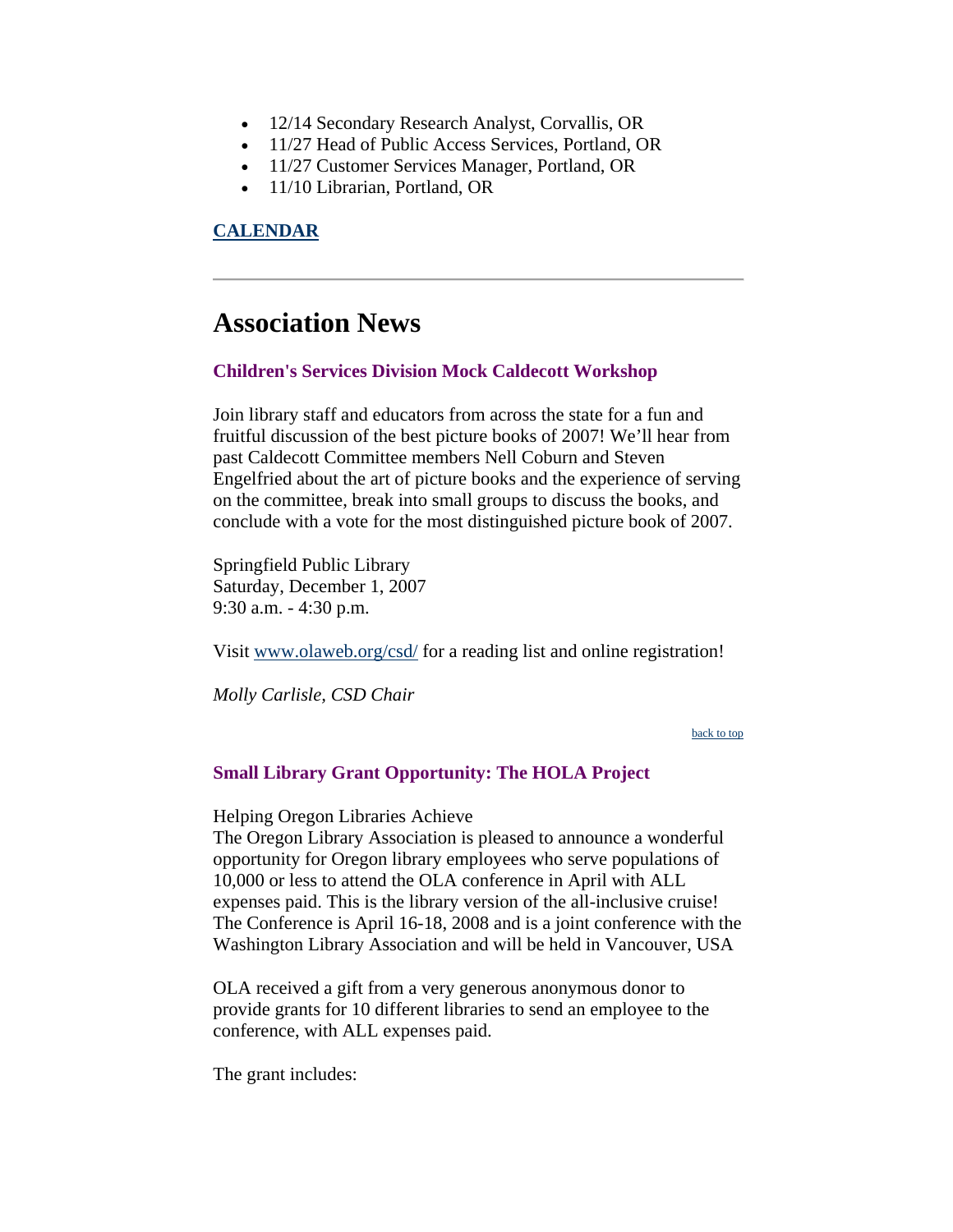- <span id="page-2-0"></span>1. Registration for the conference, including all meals
- 2. Registration for any preconference
- 3. Mileage reimbursement, meals and lodging if needed for traveling to and from Vancouver
- 4. Accommodations at the conference hotel
- 5. OLA membership for three years for the employee and the library

Funding for substitutes may be available to your library to allow it to remain open while you attend the conference.

Those who receive a grant will have a personal coach to introduce them to OLA and help them get the most out of this wonderful experience.

Details and applications will be available in January. For more information about OLA check the website, [www.olaweb.org](http://www.olaweb.org/)

Contact HOLA committee members for more info: Marie Baldo, Hermiston Public Library, [mbaldo@hermiston.or.us](mailto:mbaldo@hermiston.or.us), 541-667-5050 Kat Davis, Pendleton Public Library, [kat.davis@ci.pendleton.or.us,](mailto:kat.davis@ci.pendleton.or.us) 541-966-0385 Linda Lybecker, Hillsboro Public Library, [lindal@ci.hillsboro.or.us,](mailto:lindal@ci.hillsboro.or.us) 503-615-6500 Reita Fackerell, Seaside Public Library, [rfackerell@cityofseaside.us,](mailto:rfackerell@cityofseaside.us) 503-738-6742 Katie Anderson, Oregon State Library, [katie.anderson@state.or.us,](mailto:katie.anderson@state.or.us) 503-378-2528 Leah Griffith, Newberg Public Library, [leah.griffith@ci.newberg.or.us,](mailto:leah.griffith@ci.newberg.or.us) 503-537-1256

*Leah M. Griffith, Library Director, Newberg Public Library*

[back to top](#page-0-0)

#### **OLA MLS Scholarship Winners**

Congratulations to OLA's First MLS Scholarship Award Recipients!

In June, OLA made its first awards to seven talented students enrolled in MLS programs at the University of Washington and Emporia State University's SLIM program. Congratulations to those receiving scholarships!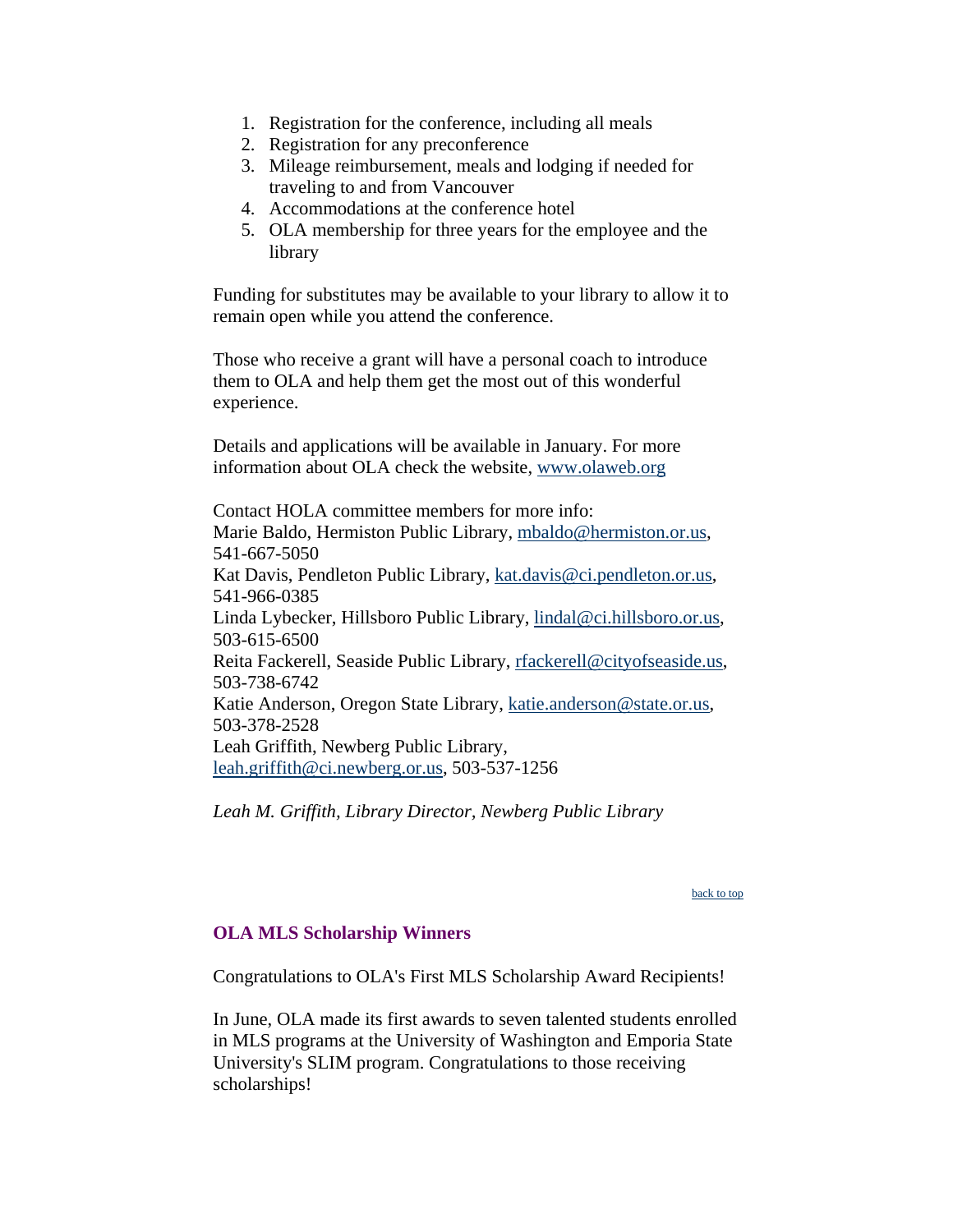<span id="page-3-0"></span>These students each received scholarship awards of up to \$2500 to assist them during the 2007 - 2008 academic year: Melissa Anderson of Eugene, UW Alana Carson, Portland, UW Scott Deskins, Portland, Emporia Lisa Elliott, Eugene, UW Monique Lloyd, Halsey, Emporia Rebecca Rice, Milwaukie, Emporia Keli Yeats, Portland, UW

The new scholarship program is made possible by an LSTA grant OLA received to assist Oregon MLS students working on master's degrees in library and information science. OLA members also generously contributed to the scholarship initiative, at the conference scholarship fundraiser in April, and through the donor form at the OLA membership section of MemberClicks.

These awards are very much-appreciated by each recipient. A big Thank You to the OLA Executive Board, OLA donors, and OLA's new Scholarship Selection Committee members. The selection committee members did a fantastic job of carefully reviewing all scholarship applications OLA received, which were approved by the OLA board.

OLA's Scholarship Selection Committee members are: Gretchen Leslie (Forest Grove), Anne Carter (Eugene), Anne Pearsons (Portland), Carol Hildebrand (Eugene), Terry Rohe (Portland), Carol Ruggeri (Newport), and Gary Sharp (North Bend).

The Scholarship Committee is about to launch publicity requesting applications for the 2008 - 2009 scholarship program. The application process and deadlines will be included in the next Hotline. This second round of scholarships is made possible by a Library Services and Technology Act grant to OLA, administered by the Oregon State Library.

*Gary Sharp, OLA MLS Scholarship Committee*

[back to top](#page-0-0)

#### **CSD Fall Workshop**

Become involved with OLA's Children's Services Division, brush up on your early literacy skills and meet and network with other Children's Services staff!

Join us at the CSD 2007 Fall Workshop!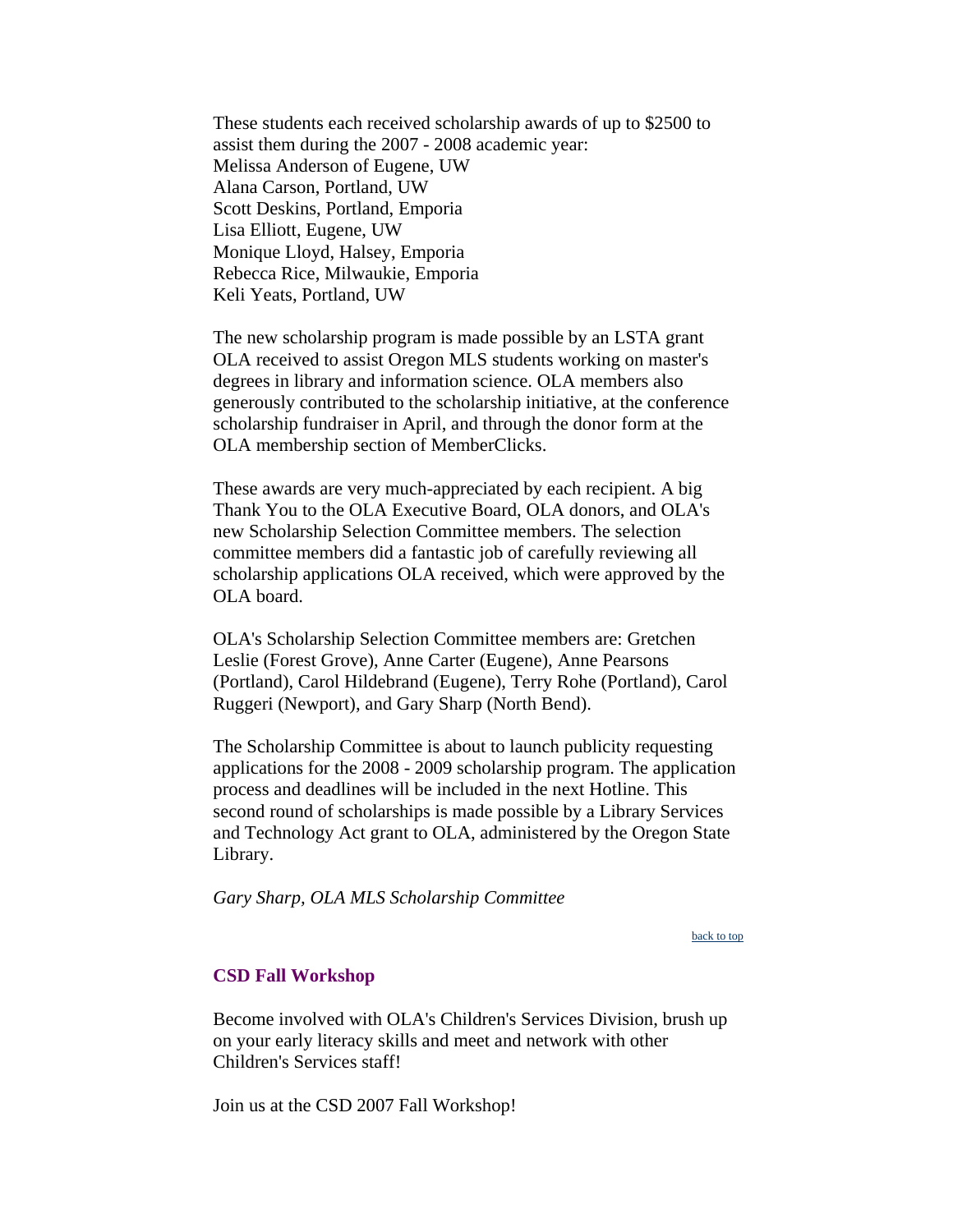<span id="page-4-0"></span>Salem Public Library Saturday, November 3, 2007 10-4pm

Sign up and see the agenda at: <http://www.olaweb.org/csd/fallwkshp.html>

[back to top](#page-0-0)

#### **OLA Division & Interest Group Business Meetings at 2008 Joint Conference**

This is a reminder for any OLA groups that want to have formal meeting time at the Joint Conference in April. Meeting rooms are available on Thursday evening from 5:30 to 6:30 and on Friday morning from 7:15 to 8:15. They will be assigned on a first-come, first-served basis and must be reserved by November 30, 2007.

Please contact me if you would like to reserve a room. I'll need to know the name of your group, your preferred time slot, and the approximate number of people you expect at your meeting. Let me know if you have any other questions.

A number of groups have already reserved their meeting times. I will be sending out confirmations to the contacts for those meetings today.

*Robert Hulshof-Schmidt, OLA/WLA Joint Conference Program Committee Co-Chair*

[back to top](#page-0-0)

# **Happenings**

#### **LEO: A Sense of Place**

A grant of \$363,576 has been awarded to the nonprofit Libraries of Eastern Oregon (LEO) by the Institute of Museum and Library Services(IMLS) for a regional project called "A Sense of Place."

The project unites partners of LEO under a common theme and will deliver a range of programs in the arts, sciences and humanities to 30 libraries in 2008 and '09. The programs are geared to lifelong learners of all ages from students through adults.

Partners include the Smithsonian American Art Museum, the Oregon Museum of Science and Industry, the Oregon Council for the Humanities, Portland State University and others. Each will provide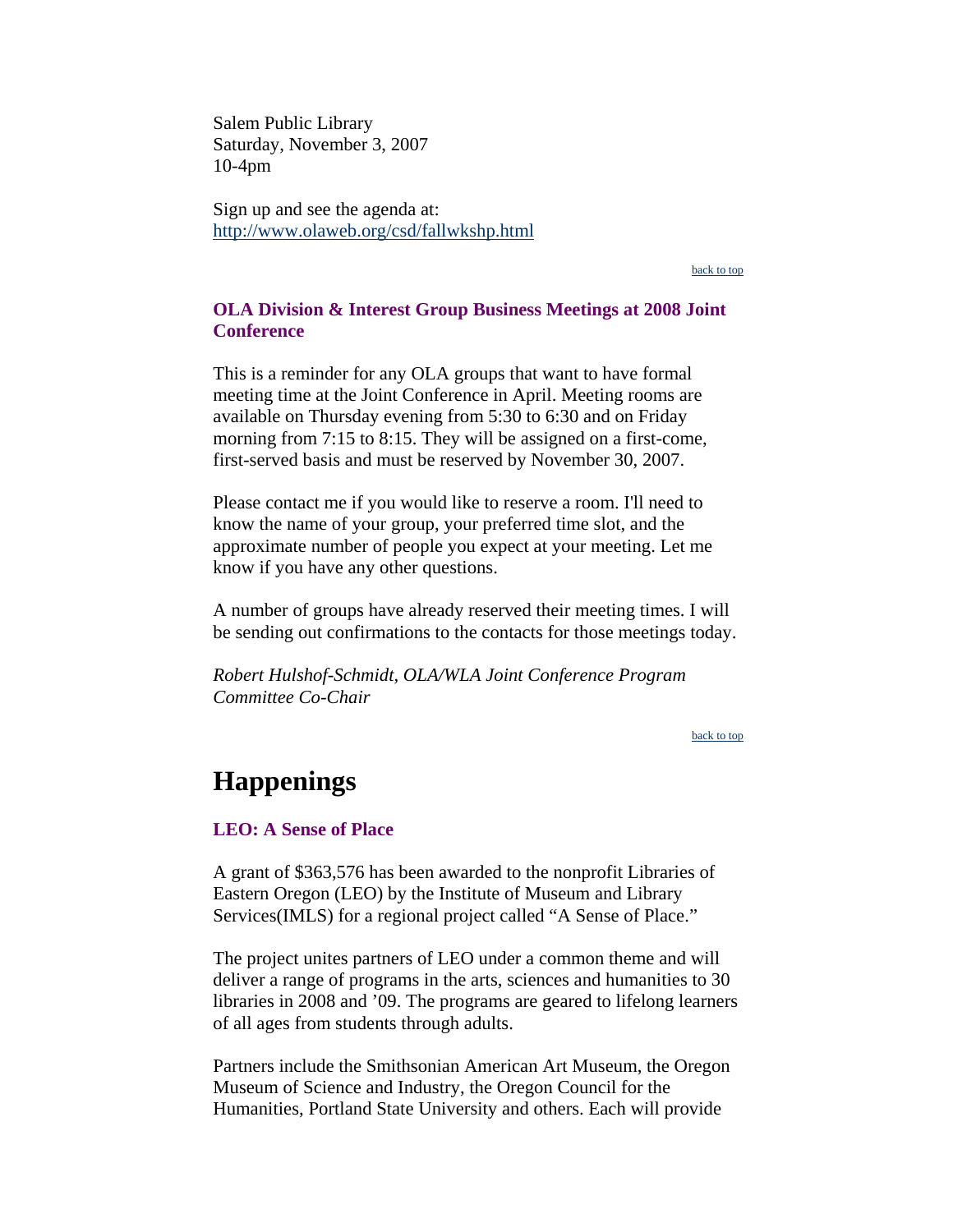<span id="page-5-0"></span>programs via in person presenters and videoconference that adhere to the theme. As examples, a stargazing program will focus on exploring the night skies of Oregon, Smithsonian art programs will explore interpretation of place through Western art, humanities programs will generate community discussion on the significance of place in society, creative writing workshops will lead students and adults to write about their own locales.

A Sense of Place also partners LEO with 17 rural museums in the region and helps forge partnerships with area art associations and artists. Small, rotating exhibits of artifacts from museums will be rotated at libraries and juried art shows of local artists will be held at participating libraries.

Fifteen libraries will participate each year with three libraries receiving intensive programming during a nine week period.

LEO's project is one of only three library-museum collaborations to be funded by IMLS in this round of its annual National Leadership grants. For further information, please contact Jo Cowling, LEO chair and director of the La Grande public library at [jcowling@eoni.com](mailto:jcowling@eoni.com) or Lyn Craig, LEO executive director at [fossilinn@centurytel.net](mailto:fossilinn@centurytel.net).

*Marie L. Baldo*

[back to top](#page-0-0)

#### **Mid Valley Libraries Receive Grant for Services to Seniors**

Under the leadership of the Independence Public Library, twelve libraries in Polk, Yamhill, Marion and Linn counties have received a grant through the Library Services and Technology Act to develop programs and collections for seniors in their communities. The libraries participating in the "Local Libraries Promoting Lifelong Learning" project are the public libraries of Dallas, Falls City, Independence, Jefferson, Lyons, Monmouth, Newberg, Sheridan, Silverton, Stayton, Willamina, and Woodburn.

Each library will offer three of eight informational programs developed by the project advisory group. A number of the programs will also be recorded for broadcast on local public, educational or government stations.

The grant additionally provides for the purchase of approximately 360 large print nonfiction books and 240 audio and DVD nonfiction titles which will be distributed among the participating libraries. These materials will be available to all borrowers in the Chemeketa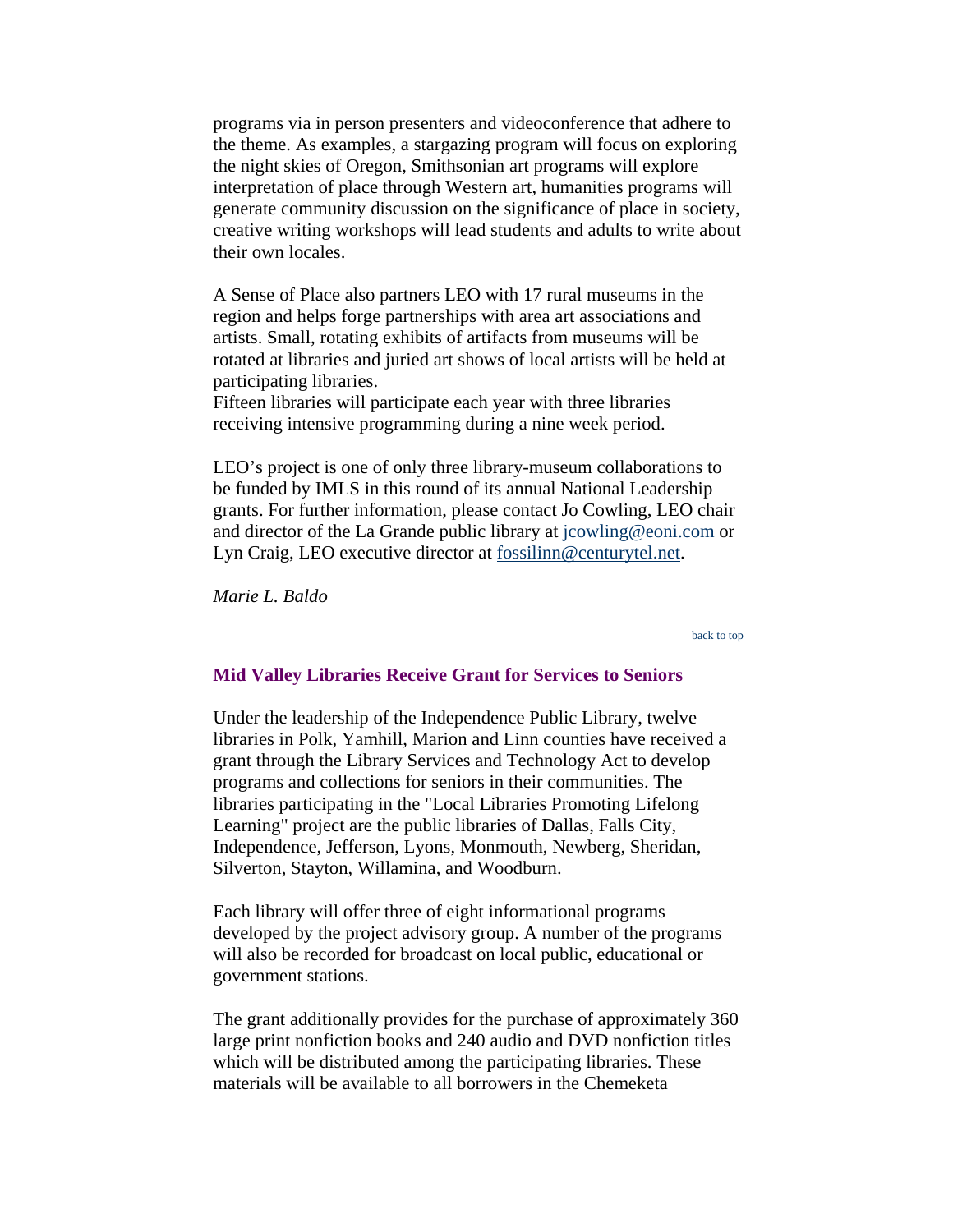<span id="page-6-0"></span>Cooperative Regional Library Service system.

The grant project is scheduled to run through the spring of 2008. For more information contact your local public library or the Independence Public Library at (503)838-1811 or by email at [locallibraries@hotmail.com.](mailto:locallibraries@hotmail.com)

*Beth Anne Huffine*

[back to top](#page-0-0)

#### **Outreach to Spanish Speakers Training**

Library Development Services of the Oregon State Library, in partnership with WebJunction, Deschutes Public Library, Eugene Public Library, and Washington County Cooperative Library Service, with funding from the Bill and Melinda Gates Foundation is pleased to offer library staff in Oregon the opportunity to attend a one day training session on outreach to Spanish speakers, especially as it relates to computer and technology access. We will be offering the training in nine locations and the first three will take place in November and early December. Registration for those three trainings is open now and registration is limited. The workshops are free and include lunch, snacks, materials, and mileage reimbursement. To register for the training or for more information please go to the Library Development website:

<http://www.oregon.gov/OSL/LD/technology/>.

*MaryKay Dahlgreen*

[back to top](#page-0-0)

## **Cool Ideas**

[.](http://libweb.uoregon.edu/govdocs/indexing/oregonianindexnotes.html) 

#### **The Oregonian Index Database (1852-1987)**

The University of Oregon Libraries, with the help of Institute of Museum and Library Services funding and the Oregon State Library and several other sources, has completed the entries for a searchable index to The Oregonian from 1851 to 1987. The index is available to use at [http://libweb.uoregon.edu/dc/newspaper/oregonian/.](http://libweb.uoregon.edu/dc/newspaper/oregonian/) Proofing, authority control and elimination of duplicate records will continue throughout the 2007-2008 academic year. Find out more about this project at

<http://libweb.uoregon.edu/govdocs/indexing/oregonianindexnotes.html>